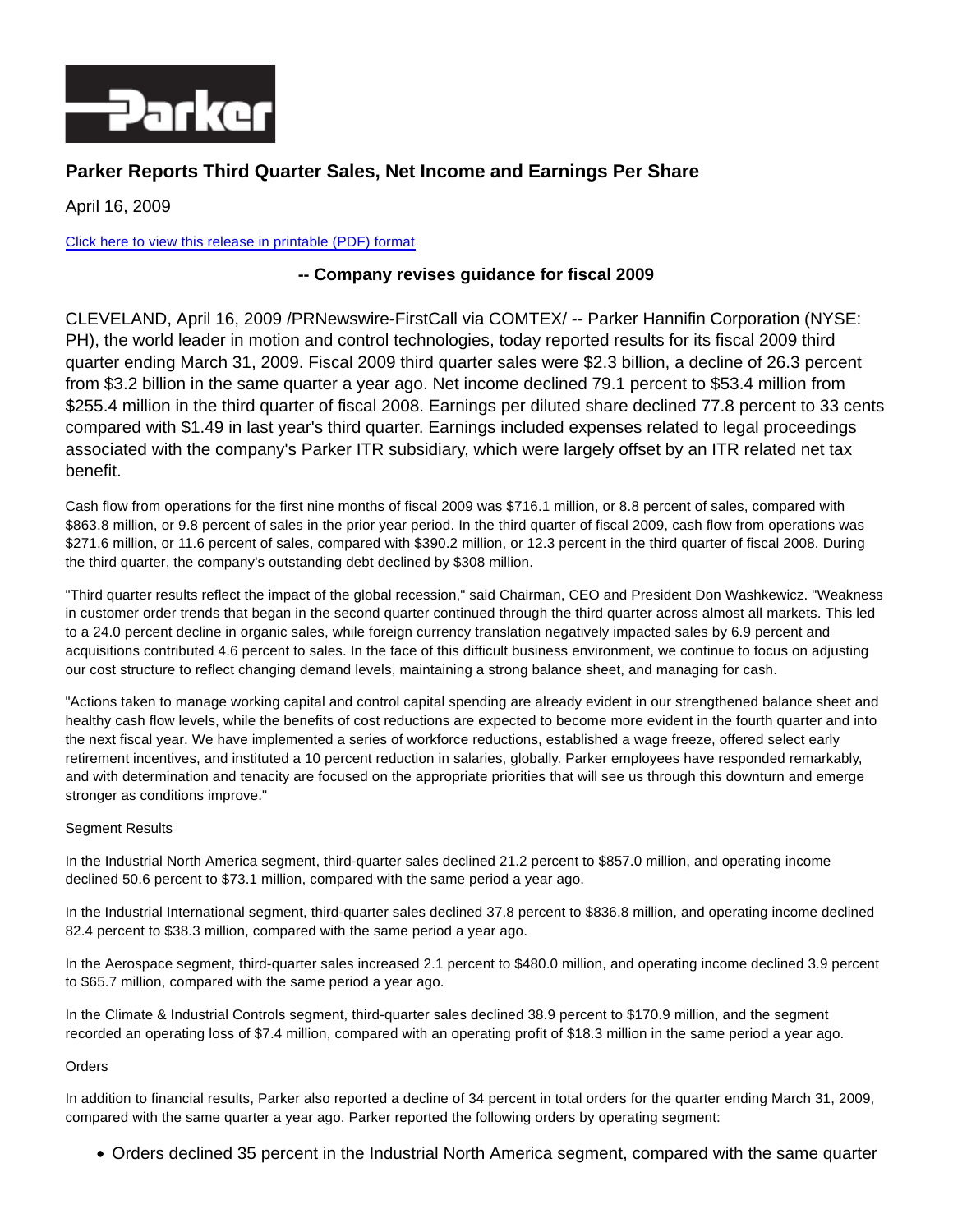a year ago.

- Orders declined 41 percent in the Industrial International segment, compared with the same quarter a year ago.
- Orders declined 12 percent in the Aerospace segment on a rolling 12 month average basis.
- Orders declined 36 percent in the Climate and Industrial Controls segment, compared with the same quarter a year ago.

#### **Outlook**

For fiscal 2009, the company revised guidance for earnings from continuing operations to the range of \$2.95 to \$3.15 per diluted share. Previous guidance for earnings from continuing operations was \$3.85 to \$4.25 per diluted share.

Washkewicz added, "We are proud of the fact that our decline in operating profit during the quarter was 33.7 percent of the decline in revenue, but was only 28.0 percent excluding acquisitions. This is a clear indication that we are managing through the downturn effectively. While the environment we are operating in holds many uncertainties, we anticipate that conditions will not improve appreciably in the near-term and order levels are expected to be similar to what we experienced in the third quarter. Further cost reductions and managing for cash will continue to be our priorities as we close out the fiscal year. Lastly, we will continue to execute our Win Strategy with emphasis on premier customer service, developing innovative systems and solutions, and leveraging our broad distribution network to drive market share gains and increase the value we offer customers. These efforts are expected to position us strongly when the economic rebound occurs."

NOTICE OF CONFERENCE CALL: Parker Hannifin's conference call and slide presentation to discuss its fiscal third-quarter results are available to all interested parties via live webcast today at 10:00 a.m. ET, on the company's investor information web site, http://www.phstock.com. To access the call, click on the "Live Webcast" link. From this link, users also may complete a pre-call system test and register for e-mail notification of future events and information available from Parker.

With annual sales exceeding \$12 billion in fiscal year 2008, Parker Hannifin is the world's leading diversified manufacturer of motion and control technologies and systems, providing precision-engineered solutions for a wide variety of mobile, industrial and aerospace markets. The company employs approximately 62,000 people in 48 countries around the world. Parker has increased its annual dividends paid to shareholders for 53 consecutive years, among the top five longest-running dividend-increase records in the S&P 500 index. For more information, visit the company's web site at http://www.parker.com, or its investor information site at http://www.phstock.com.

#### Notes on Orders

Orders provide near-term perspective on the company's outlook, particularly when viewed in the context of prior and future quarterly order rates. However, orders are not in themselves an indication of future performance. All comparisons are at constant currency exchange rates, with the prior year restated to the current-year rates. All exclude acquisitions until they can be reflected in both the numerator and denominator. Aerospace comparisons are rolling 12-month average computations. The Total Parker orders number is derived from a weighted average of the year-over-year quarterly percent change in orders for the Industrial North America, Industrial International, and Climate and Industrial Controls segments, and the year-over-year 12-month rolling average of orders in the Aerospace segment.

#### Forward-Looking Statements

Forward-looking statements contained in this and other written and oral reports are made based on known events and circumstances at the time of release, and as such, are subject in the future to unforeseen uncertainties and risks. All statements regarding future performance, earnings projections, events or developments are forward-looking statements. It is possible that the future performance and earnings projections of the company and individual segments may differ materially from current expectations, depending on economic conditions within its mobile, industrial and aerospace markets, and the company's ability to maintain and achieve anticipated benefits associated with announced realignment activities, strategic initiatives to improve operating margins, actions taken to combat the effects of the current recession, and growth, innovation and global diversification initiatives. A change in economic conditions in individual markets may have a particularly volatile effect on segment results. Among the other factors which may affect future performance are: changes in business relationships with and purchases by or from major customers or suppliers, including delays or cancellations in shipments or significant changes in financial condition; uncertainties surrounding timing, successful completion or integration of acquisitions; threats associated with and efforts to combat terrorism; uncertainties surrounding the ultimate resolution of outstanding legal proceedings, including the outcome of any appeals; competitive market conditions and resulting effects on sales and pricing; increases in raw material costs that cannot be recovered in product pricing; the company's ability to manage costs related to employee retirement and health care benefits and insurance; and global economic factors, including manufacturing activity, air travel trends, currency exchange rates, difficulties entering new markets and general economic conditions such as inflation, deflation, interest rates and credit availability. The company makes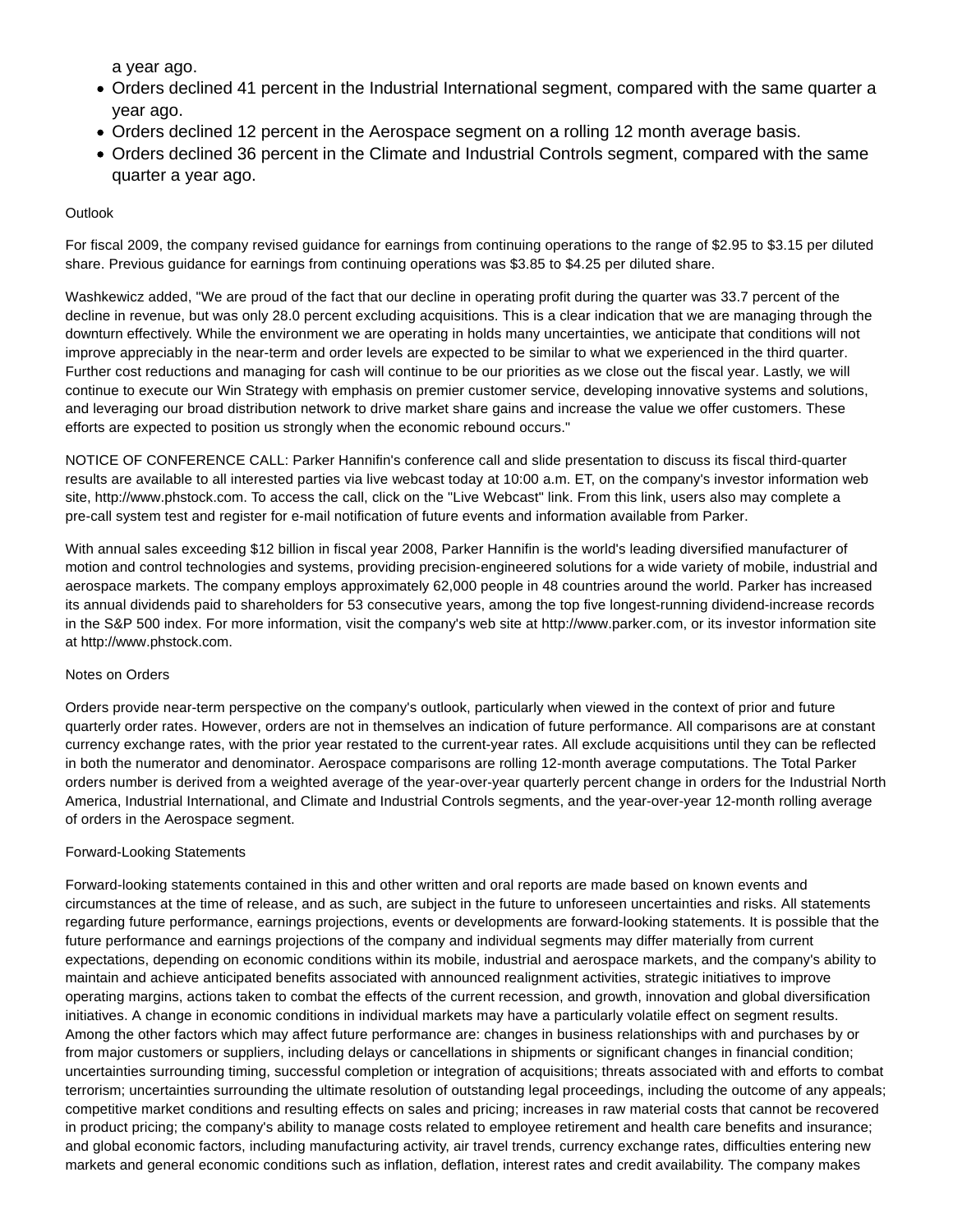## PARKER HANNIFIN CORPORATION - MARCH 31, 2009

### CONSOLIDATED STATEMENT OF INCOME

|                                                                          | Three Months Ended<br>(Dollars in thousands March 31, |                                                         | Nine Months Ended<br>March 31, |                                  |  |
|--------------------------------------------------------------------------|-------------------------------------------------------|---------------------------------------------------------|--------------------------------|----------------------------------|--|
| except per share amounts) 2009 2008                                      |                                                       |                                                         |                                | 2009 2008                        |  |
| --------------------------                                               | $\frac{1}{2}$                                         | $\qquad \qquad - - - -$                                 | $\frac{1}{2}$                  | $- - - - -$                      |  |
| Net sales                                                                |                                                       |                                                         |                                |                                  |  |
| Cost of sales<br>-------------                                           | ----------                                            | ---------                                               | ---------                      | 6,367,279 6,763,650<br>--------- |  |
| Gross profit                                                             | 436,106                                               | 735,321                                                 | 1,730,778                      | 2,035,203                        |  |
| Selling, general and                                                     |                                                       |                                                         |                                |                                  |  |
| administrative expenses 317,992                                          |                                                       | 347,022                                                 | 987,858                        | 990,944                          |  |
| Interest expense                                                         |                                                       | 28,393 25,540                                           | 86,796                         | 73,977                           |  |
| Other expense (income), net 27,186                                       |                                                       | $4,965$ 38,987<br>$- - - - -$                           | _______                        | (1, 424)<br>-------              |  |
| Income before income taxes $62,535$ $357,794$ $617,137$                  |                                                       |                                                         |                                | 971,706                          |  |
| Income taxes<br>------------                                             | 9,113<br>$\qquad \qquad - - - - -$                    | 102,353<br>________                                     | 158,138<br>--------            | 274,805<br>$- - - - - - -$       |  |
| Net income                                                               |                                                       | $$53,422$ $$255,441$                                    | \$458,999                      | \$696,901                        |  |
| ----------                                                               | --------                                              | __________                                              | $- - - - - - - -$              | $- - - - - - - -$                |  |
| Earnings per share:<br>--------------------                              |                                                       |                                                         |                                |                                  |  |
| Basic earnings per<br>share                                              | \$.33                                                 | \$1.52                                                  |                                | $$2.83$ $$4.14$                  |  |
| ----------------------                                                   | $---$                                                 | $- - - - - -$                                           | ------                         |                                  |  |
| Diluted earnings per<br>share                                            | \$.33                                                 | \$1.49                                                  | \$2.81                         | \$4.05                           |  |
|                                                                          | $- - - -$                                             | $- - - - - -$                                           | $- - - - - -$                  |                                  |  |
| Average shares<br>outstanding                                            |                                                       |                                                         |                                |                                  |  |
|                                                                          |                                                       |                                                         |                                |                                  |  |
| during                                                                   |                                                       |                                                         |                                |                                  |  |
| period - Basic<br>Average shares                                         |                                                       | 160, 529, 032 167, 750, 603 161, 927, 857 168, 532, 262 |                                |                                  |  |
| outstanding                                                              |                                                       |                                                         |                                |                                  |  |
| during                                                                   |                                                       |                                                         |                                |                                  |  |
| period - Diluted 161, 011, 156 170, 892, 454 163, 103, 396 171, 878, 223 |                                                       |                                                         |                                |                                  |  |
| ---------------<br>Cash dividends per                                    | ---------                                             |                                                         | -----------                    |                                  |  |

| (Unaudited)            | Three Months Ended |      |           | Nine Months Ended |
|------------------------|--------------------|------|-----------|-------------------|
|                        | March 31,          |      | March 31, |                   |
| (Dollars in thousands) | 2009               | 2008 | 2009      | 2008              |
|                        |                    |      |           |                   |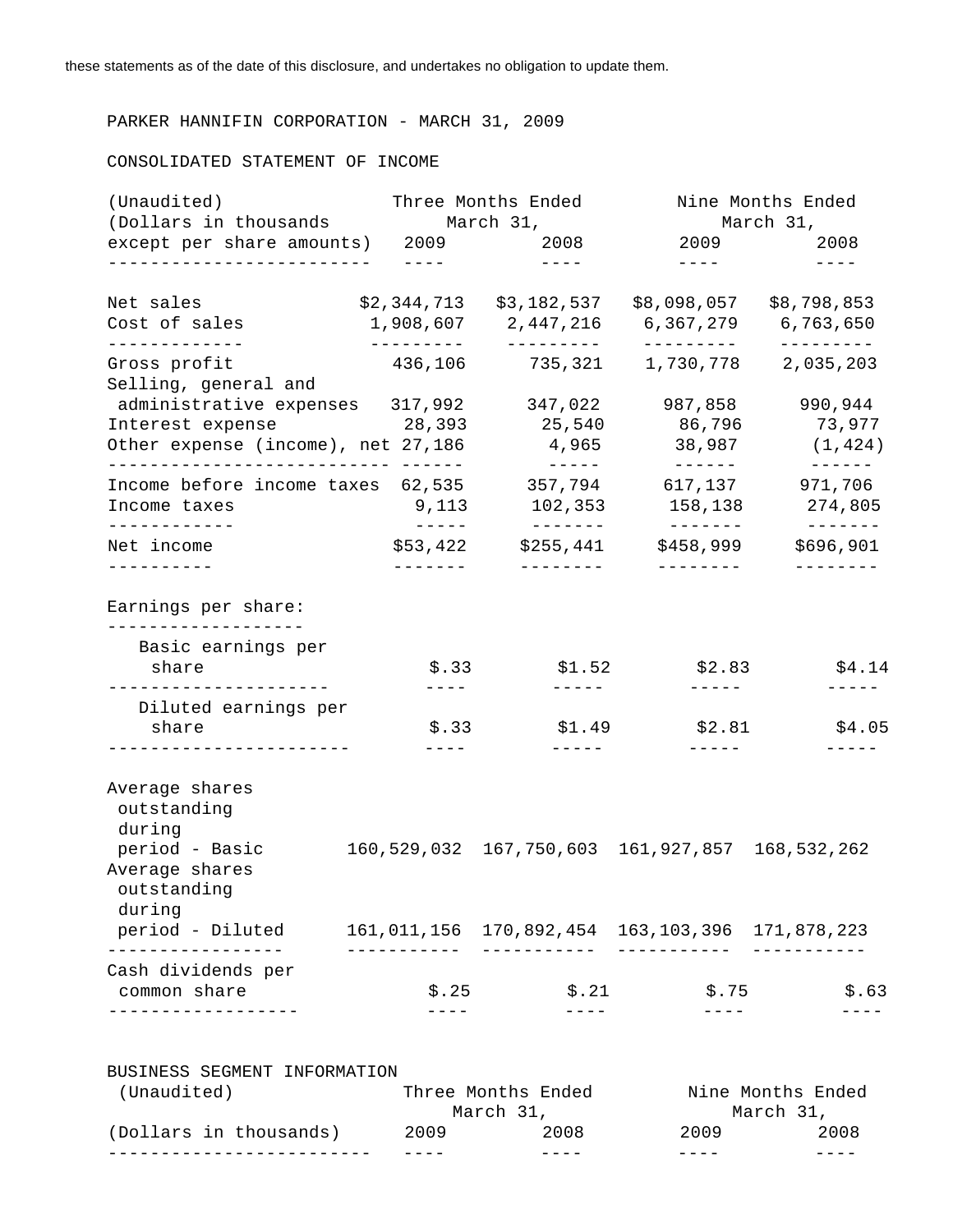| Net sales<br>Industrial:                                                           |                         |                           |                                            |                                  |
|------------------------------------------------------------------------------------|-------------------------|---------------------------|--------------------------------------------|----------------------------------|
| North America \$857,032 \$1,086,986 \$2,957,149                                    |                         |                           |                                            | \$3,084,233                      |
| International                                                                      |                         |                           | 836,778  1,345,849  3,102,711  3,624,486   |                                  |
| Aerospace                                                                          | 480,024                 | 470,109                   | 1,432,164                                  | 1,328,097                        |
| Climate & Industrial<br>Controls                                                   | 170,879                 | 279,593                   | 606,033                                    | 762,037                          |
| Total                                                                              | --------<br>\$2,344,713 | --------<br>\$3,182,537   | --------<br>\$8,098,057                    | $- - - - - - - -$<br>\$8,798,853 |
|                                                                                    | -----------             | -----------               | -----------                                | -----------                      |
| Segment operating income<br>Industrial:                                            |                         |                           |                                            |                                  |
| North America \$73,089 \$148,019                                                   |                         |                           | \$341,190                                  | \$444,881                        |
| International                                                                      |                         | 38,281 217,243            | 356,355                                    | 575,903                          |
| Aerospace                                                                          | 65,664                  | 68,323                    | 203,470                                    | 177,676                          |
| Climate & Industrial                                                               |                         |                           |                                            |                                  |
| Controls                                                                           |                         | $(7, 369)$ 18,282         |                                            | $(4,684)$ 39,209                 |
| ----------------------                                                             |                         | $- - - - - - -$           |                                            |                                  |
| Total segment operating                                                            |                         |                           |                                            |                                  |
| income                                                                             |                         | $$169,665$ $$451,867$     | \$896,331                                  | \$1,237,669                      |
| Corporate general and                                                              |                         |                           |                                            |                                  |
| administrative expenses                                                            | 40,366                  | 48,157                    | 123,112                                    | 133,505                          |
| Income from operations<br>before interest<br>expense and other<br>Interest expense | 129,299<br>28,393       | 403,710<br>25,540         | 773,219<br>86,796                          | 1,104,164<br>73,977              |
| Other expense<br>-------------                                                     | 38,371<br>$- - - - - -$ | 20,376<br>$- - - - - - -$ | 69,286                                     | 58,481                           |
| Income before income                                                               |                         |                           |                                            |                                  |
| taxes                                                                              |                         |                           | $$62,535$ $$357,794$ $$617,137$ $$971,706$ |                                  |
| CONSOLIDATED BALANCE SHEET                                                         |                         |                           |                                            |                                  |
|                                                                                    |                         |                           |                                            |                                  |
| (Unaudited)<br>(Dollars in thousands) March 31, 2009                               |                         |                           | 2008                                       |                                  |
| _________________<br>Assets                                                        | ----------              | $- - - -$                 | $- - - -$                                  |                                  |
| -------                                                                            |                         |                           |                                            |                                  |
| Current assets:                                                                    |                         |                           |                                            |                                  |
| Cash and cash equivalents                                                          |                         |                           | \$166,548 \$182,134                        |                                  |
| Accounts receivable, net                                                           |                         |                           | 1,532,232 1,985,894                        |                                  |
| Inventories                                                                        |                         |                           | 1,335,186 1,488,799                        |                                  |
|                                                                                    |                         | 151,500<br>125,998        | 70,334<br>145,013                          |                                  |
| --------------------                                                               |                         | -------                   | $- - - - - - - -$                          |                                  |
| Prepaid expenses<br>Deferred income taxes<br>Total current assets                  |                         | 3, 311, 464               | 3,872,174                                  |                                  |
| Plant and equipment, net                                                           |                         | 1,828,520                 | 1,861,893                                  |                                  |
| Goodwill                                                                           |                         |                           | 2,808,724 2,652,727                        |                                  |
| Intangible assets, net<br>Other assets                                             |                         |                           | 1, 242, 330 724, 607<br>376,472 497,776    |                                  |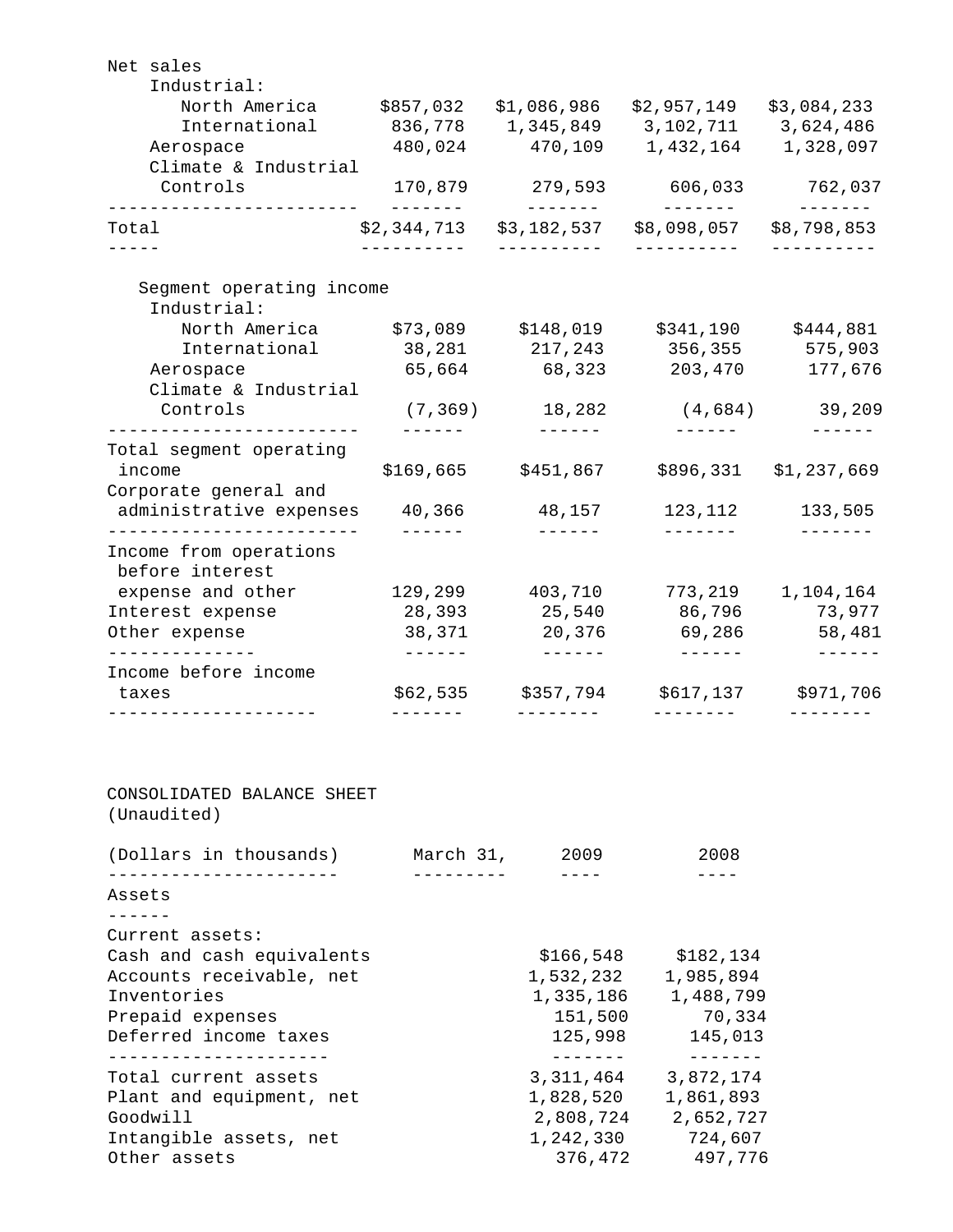| Total assets                            | \$9,567,510 \$9,609,177   |                       |
|-----------------------------------------|---------------------------|-----------------------|
|                                         |                           |                       |
| Liabilities and<br>shareholders' equity |                           |                       |
| Current liabilities:                    |                           |                       |
| Notes payable                           |                           | $$747,859$ $$621,168$ |
| Accounts payable                        |                           | 658,775 879,169       |
| Accrued liabilities                     | 771,913                   | 820,720               |
| Accrued domestic and                    |                           |                       |
| foreign taxes                           |                           | 127,982 166,229       |
| Total current liabilities               | 2,306,529 2,487,286       |                       |
|                                         |                           |                       |
| Long-term debt<br>Pensions and other    | 1,849,286 1,189,736       |                       |
| postretirement benefits                 | 459,004                   | 362,865               |
| Deferred income taxes                   | 202, 242                  | 140,077               |
| Other liabilities                       | 281,797                   | 310,220               |
| Shareholders' equity                    | 4, 468, 652 5, 118, 993   |                       |
| .                                       |                           |                       |
| Total liabilities and                   |                           |                       |
| shareholders' equity                    | $$9,567,510$ $$9,609,177$ |                       |
|                                         |                           |                       |

| CONSOLIDATED STATEMENT OF CASH FLOWS         |                             |                           |
|----------------------------------------------|-----------------------------|---------------------------|
| (Unaudited)                                  | Nine Months Ended March 31, |                           |
| (Dollars in thousands)                       | 2009 2008                   |                           |
|                                              |                             |                           |
| Cash flows from operating<br>activities:     |                             |                           |
| Net income                                   |                             | \$458,999 \$696,901       |
| Depreciation and amortization                | 264,337 231,680             |                           |
| Stock-based compensation                     |                             | 35,286 37,934             |
| Net change in receivables,                   |                             |                           |
| inventories, and trade payables              |                             | 245,488 (163,824)         |
| Net change in other assets and               |                             |                           |
| liabilities                                  |                             | $(282, 717)$ 87,582       |
| Other, net                                   |                             | $(5, 299)$ $(26, 501)$    |
| ----------<br>Net cash provided by operating |                             |                           |
| activities                                   |                             | 716,094 863,772           |
|                                              |                             |                           |
| Cash flows from investing<br>activities:     |                             |                           |
| Acquisitions (net of cash of                 |                             |                           |
| \$24,203 in 2009 and \$13,668 in             |                             |                           |
| 2008)                                        |                             | $(720, 553)$ $(467, 686)$ |
| Capital expenditures                         |                             | $(226, 195)$ $(188, 172)$ |
| Proceeds from sale of plant and              |                             |                           |
| equipment                                    | 25,899                      | 16,120                    |
|                                              |                             |                           |